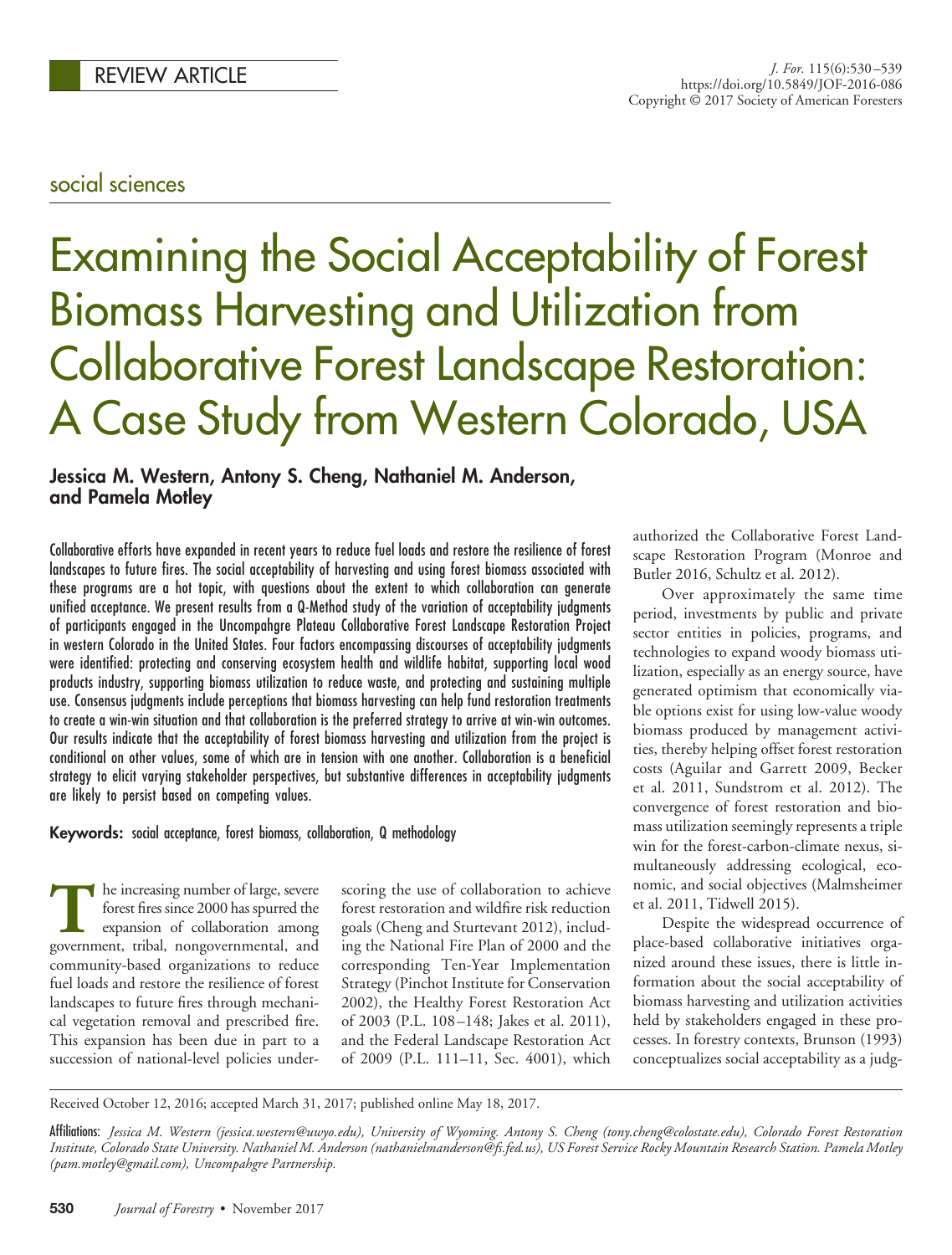

**Figure 1. Location of the UP.**

ment people make about whether an action, attribute, or condition is rated as superior or relatively neutral when compared with potential alternatives (Brunson and Shindler 2004). As such, social acceptability is critical for any forestry activity to succeed. Most relevant to place-based collaborative forest restoration initiatives, social acceptability judgments are context dependent, wherein generically acceptable practices identified through public surveys may be unacceptable when proposed for specific places (Brunson 1993).

This last point is important because, although survey research suggests broad acceptance of forest management activities such as tree harvesting and prescribed fire to lower forest fire risks (Loomis et al. 2001, Manfredo et al. 1990, McCaffrey et al. 2008, Toman et al. 2011, Weible et al. 2005), such judgments may vary from place to place (Brunson and Shindler 2004, Winter et al. 2002) and have been shown to be multifaceted, with a concern about the process by which decisions are made, not just forest management actions themselves (Burns and Cheng 2007, Ostergren et al. 2006). Social acceptability judgments of biomass harvesting and utilization for bioenergy are similarly tied to geographic and socioeconomic contexts (Aguilar and Garrett 2009), with support for biomass harvesting and utilization often being contingent on the broader ecological rationale for forest management (Hjerpe et al. 2009) and dependent on the collaborative nature of the process through which decisions are made (Stidham and

Simon-Brown 2011). Such geographic and social context-based variation in social acceptability judgments concerning biomass harvesting and utilization necessitates placebased, context-specific research to complement regional and national social assessments.

In this vein, this case study presents research on the range and depth of social acceptability judgments concerning woody biomass harvesting and utilization made by participants engaged in the Uncompahgre Plateau (UP) Collaborative Forest Landscape Restoration Project (CFLRP) in western Colorado in the United States. By focusing on acceptability judgments of place-based collaboration participants, our intent is to contribute empirically based information about the interaction between local geographic and social contexts and the social acceptability of biomass harvesting and utilization. We

applied a social science research approach called the Q-Method to generate four variations of acceptability judgments concerning woody biomass harvesting and utilization. After describing the UP Project context and process, we present the rationale and procedure for the Q-Method and present results. The article concludes with a discussion about the research implications on the broader understanding of social acceptability for forest restoration and biomass utilization as a function of place-based collaboration.

# **UP CFLRP**

The UP (Figure 1) is a 1,030,429-acre fault-block uplift in western Colorado in the United States. Ranging in elevation from 4,921 to 10,348 ft, vegetation communities include sagebrush (*Artemesia tridentata* var. *tridentata*) rangeland and pinion-juniper

# Management and Policy Implications

Collaborative efforts have expanded in recent years to reduce fuel loads and restore the resilience of forest landscapes to future fires. The social acceptability of harvesting and using forest biomass associated with these programs is a hot topic, with questions about the extent to which collaboration can generate unified acceptance. Our research demonstrates that, although biomass harvesting and utilization may be generically acceptable to achieve forest fuel reduction and restoration goals, acceptability judgments are multidimensional, context specific, and conditional on other values. Managers can use collaboration to surface these values and conditions to generate a more comprehensive understanding about where opportunities and barriers exist to developing or expanding biomass harvesting and utilization. Managers should also be attuned to the possibility that collaboration does not always generate complete consensus acceptance because there are almost always substantive differences in forest management stakeholders' acceptability judgments.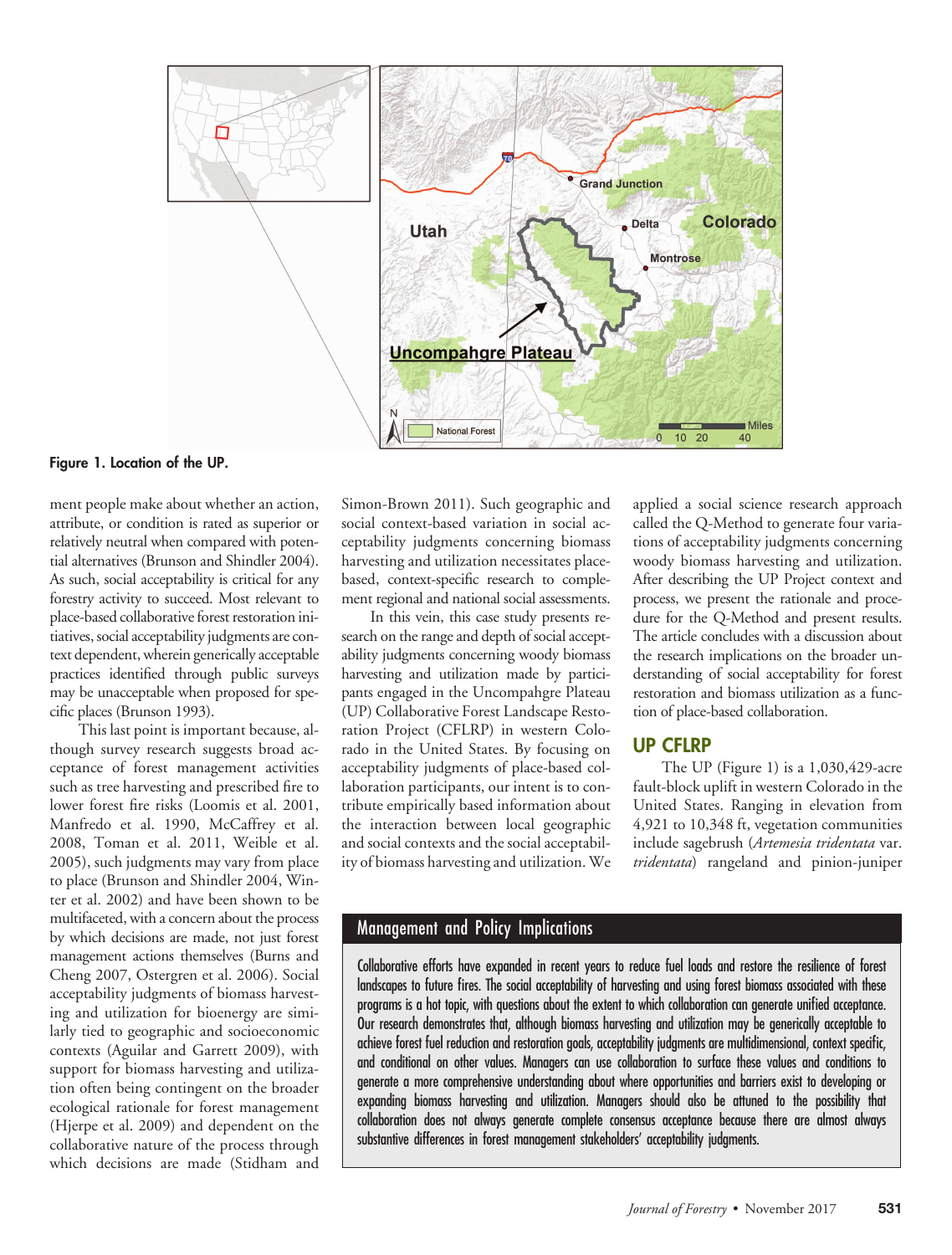woodland (*Pinus edulis*, *Juniperus* spp.) at the lowest elevations; warm-dry forest types (e.g., Ponderosa pine (*Pinus ponderosae* var. *scopulorum*); Douglas fir (*Pseudotsuga menziesii* var. *glauca*) at the middle elevations; and cool-moist mixed conifer (e.g., Engelmann spruce (*Picea engelmannii* subsp. *engelmannii*) and subalpine fir (*Abies lasiocarpa* var. *lasiocarpa*) at the higher elevations. Quaking aspen (*Populus tremuloides*) and Gambel oak (*Quercus gambelii*) are also widespread throughout. Approximately 56% of the UP is under the administration of the Grand Mesa, Uncompahgre, and Gunnison National Forest and managed for multiple uses by the US Department of Agriculture Forest Service (USFS).

Collaborative efforts to develop and implement forest restoration projects on the UP began in the late 1990s and have expanded in scope and geographic scale (Cheng 2006, Cheng and Sturtevant 2012). Individuals from public land and resource agencies, environmental groups, commodity and noncommodity public land-user groups, and local governments have engaged in various social learning initiatives over this time frame to collaboratively develop shared knowledge, information resources, and value orientations concerning the purpose and need for restoration. The collaborative learning process has been convened and coordinated by a nonprofit organization, the Uncompahgre Partnership; resources concerning the history, participants, and products of the collaborative learning can be found on its website [\(http://upartnership.org\)](http://upartnership.org).

In 2010, the Uncompahgre Partnership was selected to receive funding under the CFLRP, a national competitive funding program administered by the USFS to support the implementation of collaboratively developed forest landscape restoration strategies (Schultz et al. 2012). As of this writing, the UP Project has nearly 155,676 acres in completed and planned projects. Management actions include variable-density mechanical and hand-thinning and prescribed fire. Although the solidwood products industry has been able to use merchantable timber from the UP Project and some biomass has been removed from treated sites (Lund Snee et al. 2014), there is a growing problem associated with very large volumes of nonmerchantable woody biomass being piled and burned.

With its selection as a CFLRP project, stakeholders associated with the UP Project have been exploring the possibility of pro-

moting nonmerchantable woody biomass as a fuel source for cofiring at the existing coalfired power plant in Nucla, Colorado (Loeffler and Anderson 2014) or as fuel for new, small-scale (e.g., 1- to 5-MW) biomass electricity power stations managed by the local utility provider. In addition to questions concerning the technical and operational feasibility associated with harvesting, processing, and delivering biomass to such facilities, UP Project participants have been deliberating potential benefits and costs arising from increased demand for forest biomass, including possible negative effects on ecological, recreational, and economic values.

As part of a woody biomass assessment for the UP Project conducted by the USFS Rocky Mountain Research Station, a social analysis was commissioned to the Colorado Forest Restoration Institute at Colorado State University (Agreement No. 10-DG-11031600-049 Modification 1, Project 3b; Colorado State University Institutional Review Board Protocol No. 079-12H). The goal of the analysis was to identify and examine the range and dimensions of acceptability judgments of biomass harvesting and utilization as a component of the UP Project. The main objectives of the study were to understand and describe the variation in acceptability judgments held by stakeholder interests concerning biomass harvesting and utilization, the degree of differences between these sets of interests, and the extent to which there existed common themes across acceptability judgments.

# **Method**

Following Brunson (1993), we conceptualized UP Project participants' acceptability of woody biomass harvesting and utilization as being composed of multiple dimensions organized as a coherent judgment. These dimensions include ecological, economic, and social factors. A common method to assess the social acceptability of forest management is using surveys, in which randomly sampled individuals assign ordinal preference values, typically using Likert-type scales, to statements defined by the survey researcher through a mail or online survey or a telephone questionnaire (Brunson and Shindler 2004, Loomis et al. 2001, Weible et al. 2005). Factor analysis is applied to aggregate respondents around specific statements to identify patterns of ratings. A benefit of this method is that it identifies respondent groupings—individuals with common responses. This helps decision-makers understand the types of potential stakeholder groups holding similar acceptability judgments and the strength of those judgments.

We elected to use the Q-Method because we were less interested in grouping randomly sampled respondents with common acceptability judgments and were more interested in the range and depth of the acceptability judgments across UP Project participants. In contrast to itemized surveys, in which the researcher crafts the statements for respondents to rate, the Q-Method uses statements that come from participants themselves via prior interviews, media sources, information campaign materials from government and nongovernment organizations, and public input to USFS planning documents. As such, Q-Method statements originate from existing judgments expressed by various individuals and organizations concerning a specific context. These are termed *discourses*, defined as "a pattern of subjective views held by a certain group of people," or they can be defined as "a way of seeing and talking about something" (Addams and Proops 2000, p. 3). These subjective views capture the central ideas, meanings, attributes, and trade-offs associated with a topic (Brown 1996, McKeown and Thomas 1988), corresponding to the multidimensional aspects of acceptability judgments (Brunson 1993).

Q-Method studies have been applied to numerous subjects worldwide, and the method has also been used in relation to environmental and natural resource contexts in the western United States and around the world. Recent examples of the Q-Method applied to natural resources include studies focused on wildfire, gray wolves, ATV use, water management, and wind energy (Asah et al. 2012, Brannstrom et al. 2011, Mazur and Asah 2013, Vugteveen et al. 2010). Following Addams and Proops' (2000) sequential process, we first compiled statements reflecting the sentiments toward forest restoration, biomass harvesting, and utilization in statements made by UP Project participants in semistructured interviews from a prior study (Knapp 2010). Statements were also included from published and publicly accessible notes from field trips and regularly scheduled meetings and from printed and electronic media from various regional sources. A list of 70 statements, called a *concourse*, was collected to represent the full range of ways people talk about the prospect of biomass harvesting and utilization on the UP, especially as it relates to forest restoration. A final set of 36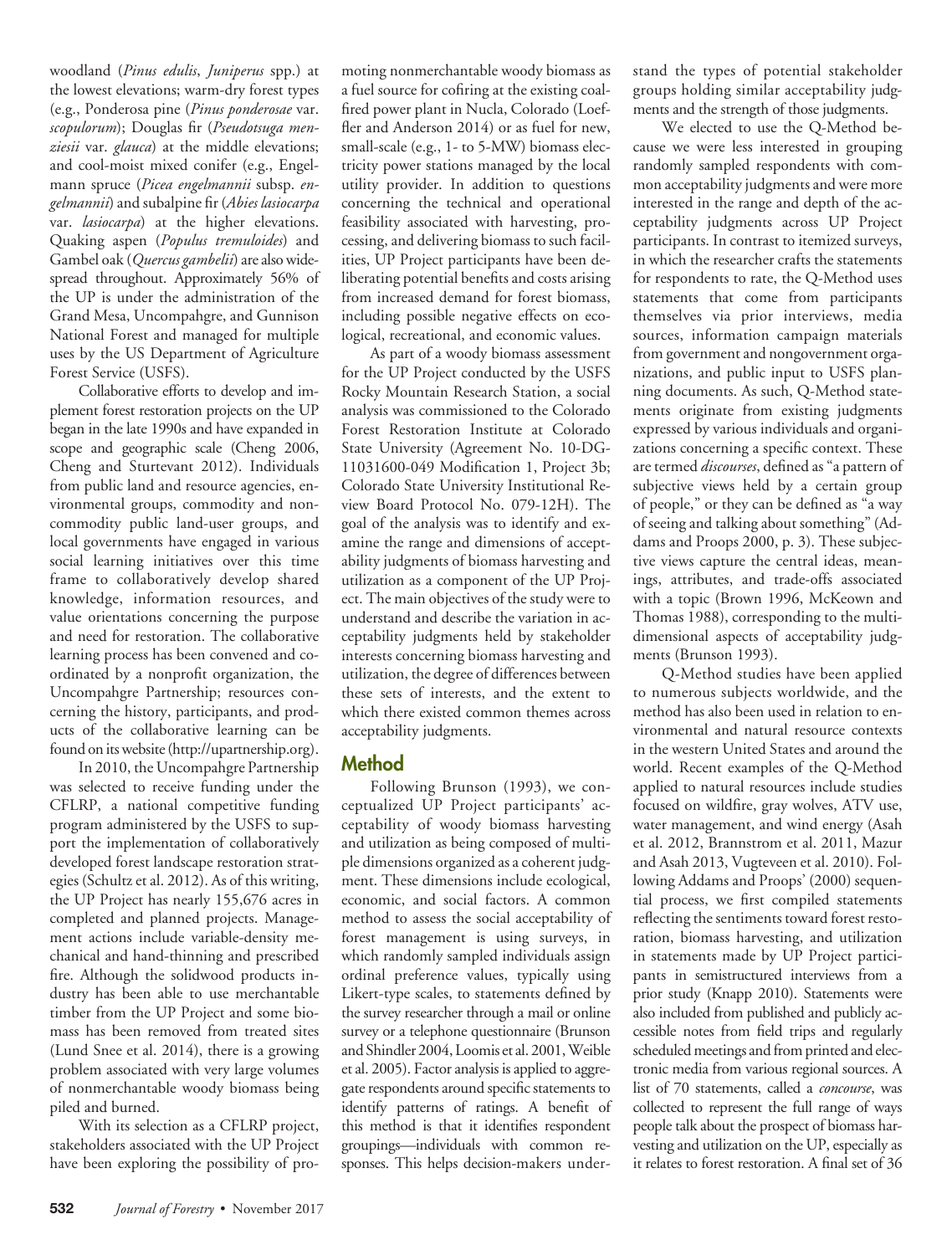statements was selected by assigning the concourse into a classification matrix according to an environmental values typology used to assess the social acceptability of environmental and natural resource management (Brown and Reed 2002, Clement and Cheng 2011, Rolston 1994). The matrix included five value types: aesthetic, recreation, ecological, cultural/historic, and economic. A sixth value was assigned to the sampling frame pertaining to decision process. As a research team, we iteratively eliminated redundant or ambiguous statements within each sampling frame to arrive at a balanced set of six statements per frame for a total of 36 statements (Table 1).

Study participants were strategically selected from the UP Project collaborative group list to represent key stakeholders, with an effort to represent all stakeholder groups, regardless of their proportional representation in the general population. We further targeted participants who had been most involved in UP Project meetings in the most recent 2 years; therefore, we were more intensively involved in the more recent biomass utilization component of the restoration discourse. Forty-two individuals agreed to participate in the study, with one person declining (Table 2). During an individual, in-person session, the participant was asked by the researcher to place cards, each containing a discourse statement, into a spatial arrangement called a "Q-sort" (Figure 2). Cards were arranged by participants into a quasi-normal distribution on a Likert-type scale from *strongly agree* (+5) to *strongly disagree* (–5). This card-sorting process results in an arrangement of statements that reflects a participant's internally coherent discourse about a forest biomass harvesting and utilization topic. The Q-sort exercise was followed by a semistructured interview that offered participants the opportunity to describe reasons for why they sorted statements in the manner they did and to articulate their views regarding biomass utilization in their own words. To ensure that no bias was perceived by the diverse participants, they were explicitly asked whether their particular perspective was represented in the Q-sort statements and whether anything was missing.

Each participant's Q-sort was entered into PQMethod software (Schmolck 2015). PQMethod software generates factor scores and factor loadings for each participant's Qsort, allowing clusters of Q-sorts to be assigned to each factor (Table 3). Each factor is associated with Q-sorts that loaded together;

thus, they reflect individuals that share a subjective perspective on biomass harvesting and utilization in the context of the UP Project. PQMethod also provides the average ranking of statements in each factor from 5 to –5 (Table 1). An unrotated principal components analysis was initially performed, resulting in eight factors that had eigenvalues greater than 1, in which the eigenvalue measures the amount of variance explained by each factor. Four of the eight factors with eigenvalues greater than 1 were disregarded because they had fewer than two Q-sorts loading significantly on them, composite reliability coefficients of 0.88 or lower, standard errors of 0.33 or higher, and unclear interpretations (Brown 1996). Next, a Varimax rotation was applied to unrotated factors to generate four factors (Table 1) explaining 63% of variation across the Q-sorts, with a composite reliability coefficient of 0.92 and the highest level of simplicity and clarity of interpretation (McKeown and Thomas 1988, p. 53). Q-sorts that had loadings of  $\pm 0.43$  were significant at the *P* = 0.01 level based on the standard error for a zero-order factor loading given by the expression  $SE = 1/[\text{GRAPHIC}]$ , where  $N =$ 36 statements in this Q-study. The interviews with participants provided more detail and understanding regarding the nature and extent of social acceptability represented in each factor. In the results below, we have used participants' language to clarify each factor.

#### **Results**

Results include four factors that together comprise the discourse of acceptability judgments of biomass harvesting and utilization in the context of forest restoration for this study.

#### **Factor 1: Forest Ecosystem Health and Habitat Conservation**

Twenty-four of the 41 participants loaded on the first factor, in which biomass harvesting and utilization is contingent on the larger goal of improving forest ecosystem health and wildlife habitat. The statements that ranked highest in the first factor were Statement 12, "Treatment emphasis should be on improving and maintaining ecosystem health"; Statement 16, "The Plateau contains important habitat for various species of wildlife. Treatment activities should not degrade habitat"; and Statement 11, "Forest treatments should be designed to increase habitat diversity." In the interviews these participants placed importance on forest

health, wildlife habitat, and minimizing fire risk, which was borne out of a larger concern for landscape, forest, wildlife, and habitat. Acceptance of biomass harvesting and utilization was moderately strong but subsidiary to ecological considerations.

This larger concern outweighs arguments regarding the need for additional road capacity to accommodate logging equipment, usually because the participants feel there is an adequate existing road infrastructure in place. Statements that received the most disagreement in this theme were Statement 36, "We should not use biomass for energy if it is more expensive than using coal for energy"; Statement 24, "To make biomass economically feasible current road weight limits should be increased, allowing companies to use larger trucks with heavier loads"; and Statement 21, "The forest products industry cannot afford to wait two years for the Forest Service and a collaborative group to determine what is socially and environmentally viable." Hence, although biomass utilization is viewed as a viable means to achieving ecological goals, participants loading on this factor see no urgency or need for special accommodation to accelerate mechanical treatments either for solidwood products or bioenergy.

#### **Factor 2: Local Wood Products Industry**

Eleven participants loaded on this factor, in which forest restoration and biomass utilization are connected to the importance of and opportunities for economic benefit related to timber harvesting for solidwood products. The statements that received the most agreement in this theme were Statement 31, "It is critically important to industry to have a sustainable, predictable supply of material"; Statement 33, "Our wood products industry is an important component of our local economy"; and Statement 30, "Treatment emphasis should be on providing commercial forest products to support our existing timber industry and develop new industry." Participants in this factor felt that environmental, cultural, aesthetic, and recreational objectives were a lower priority, at least in the near term. Also in the near term, participants felt that roads need to be temporarily opened and improved to allow contractors to remove biomass and timber and to restore the forest in an economically efficient manner. There is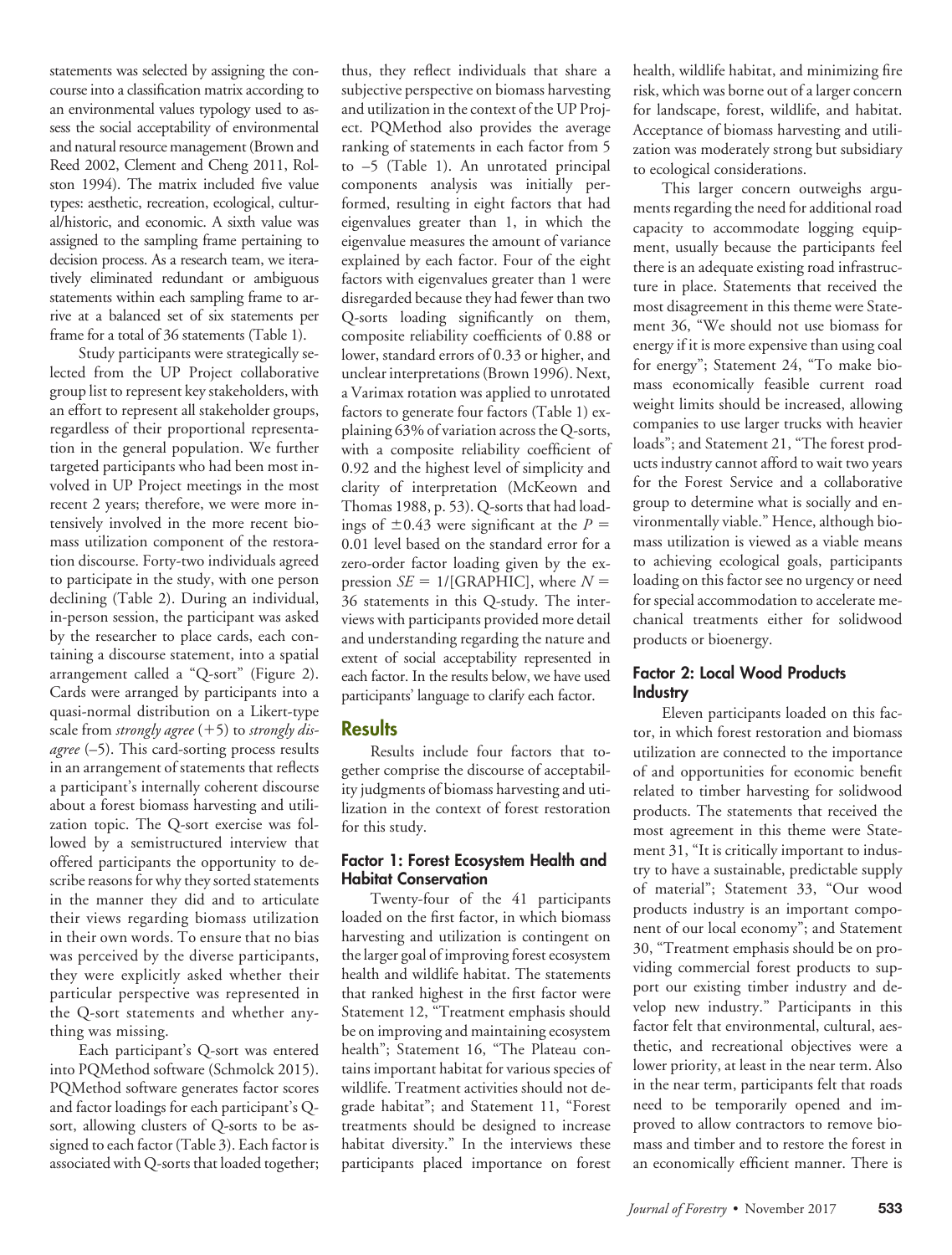#### **Table 1. Q-sort statements, primary factors resulting from principal components analysis and Varimax rotation, and average scores for each statement by factor.**

|                |                                                                                                                                                                                                                                                             |                                                | Factors                      |                           |                    |  |
|----------------|-------------------------------------------------------------------------------------------------------------------------------------------------------------------------------------------------------------------------------------------------------------|------------------------------------------------|------------------------------|---------------------------|--------------------|--|
| No.            | Statement                                                                                                                                                                                                                                                   | 1: Ecosystem Restoration<br>and Habitat Health | 2: Wood Products<br>Industry | 3: Biomass<br>Utilization | 4: Multiple<br>Use |  |
| 1              | Forest treatments should minimize visual disturbances whenever possible.                                                                                                                                                                                    | $\mathbf{0}$                                   | $-2$                         | $\mathbf{0}$              | $^{-1}$            |  |
| $\mathfrak{2}$ | Large slash piles created during fuels treatments are ugly and should be removed.                                                                                                                                                                           | $-1$                                           | $-3$                         | $\mathfrak{2}$            | $\boldsymbol{0}$   |  |
| 3              | There are many people who recreate on the Plateau. Their use should be considered<br>a high priority.                                                                                                                                                       | $^{-1}$                                        | $-2$                         | 1                         | 5                  |  |
| 4              | I don't think forest treatments have negative impacts on recreationists.                                                                                                                                                                                    | $-2$                                           | $^{-1}$                      | $\mathbf{0}$              | -3                 |  |
| 5              | I love to explore the large network of Off Highway Vehicle roads and trails that the<br>Uncompahgre Plateau offers.                                                                                                                                         | $-3$                                           | $-1$                         | $^{-1}$                   | 3                  |  |
| 6              | I would accept additional truck traffic on forest roads and increased in-woods<br>mechanized harvesting activities on a greater number of acres than what is<br>currently being accomplished on the Plateau if it increases renewable energy<br>production. | $-2$                                           | $\overline{0}$               | 2                         | $\boldsymbol{0}$   |  |
| 7<br>8         | I am not in favor of slash burning that negatively impacts air quality.<br>Roads break up habitat and bring in traffic. The bigger the roads are, the worse they                                                                                            | $^{-1}$<br>$\overline{2}$                      | $-2$<br>$-3$                 | 2<br>$-3$                 | -1<br>$-1$         |  |
| 9              | are.<br>Burning trees for energy is unsustainable.                                                                                                                                                                                                          | -3                                             | -4                           | -5                        | $-2$               |  |
| 10             | Subjecting forests to the risk of environmental damage from treatments without<br>substantial social and/or economic benefits is unacceptable.                                                                                                              | $\mathbf{0}$                                   | $-3$                         | $^{-1}$                   | $-2$               |  |
| 11             | Forest treatments should be designed to increase habitat diversity and complexity.                                                                                                                                                                          | 4                                              | 1                            | $^{-2}$                   | $\mathbf{0}$       |  |
| 12             | Treatment emphasis should be on improving and maintaining ecosystem health.                                                                                                                                                                                 | 5                                              | $\mathbf{1}$                 | -1                        | 3                  |  |
| 13             | Removal of woody biomass will have negative impact on the soil if an appropriate<br>amount of material is not left in the forest.                                                                                                                           | $\mathfrak{2}$                                 | $-1$                         | $-2$                      | $-2$               |  |
| 14             | Risk of uncharacteristically large stand-replacing fires is a problem that should be<br>addressed with forest treatments.                                                                                                                                   | 3                                              | 2                            | 3                         | $\mathbf{0}$       |  |
| 15             | I am concerned that treatment activities within spruce/fir and mixed conifer forests<br>will degrade lynx habitat.                                                                                                                                          | 1                                              | $-4$                         | $-4$                      | $-4$               |  |
| 16             | The Plateau contains important habitat for various species of wildlife. Treatment<br>activities should not degrade habitat.                                                                                                                                 | 4                                              | $-1$                         | $-2$                      | $^{-1}$            |  |
| 17             | Forest treatments can restore forest conditions and benefit wildlife populations.                                                                                                                                                                           | 3                                              | 2                            | $\mathbf{0}$              | 3                  |  |
| 18             | I am concerned that biomass harvest will lead to overharvesting and threaten forests.                                                                                                                                                                       | $^{-1}$                                        | $-5$                         | $-4$                      | -5                 |  |
| 19             | The cultural significance of the Plateau to the Ute Indians should be a high priority<br>when considering treatments.                                                                                                                                       | $\mathbf{1}$                                   | $-1$                         | $^{-1}$                   | $^{-1}$            |  |
| 20             | Treatments should protect historical structures and landforms such as ranger<br>stations and ranch sites.                                                                                                                                                   | 1                                              | $\mathbf{0}$                 | $\mathbf{0}$              | 4                  |  |
| 21             | The forest products industry cannot afford to wait two years for the forest Service<br>and a collaborative group to determine what is socially and environmentally<br>viable.                                                                               | $-4$                                           | $\boldsymbol{0}$             | $-1$                      | -3                 |  |
| 22             | Inclusion of and collaboration with as many partners as possible is a win-win<br>strategy for industry, the forest and environmentalists.                                                                                                                   | 2                                              | 1                            | 3                         | 2                  |  |
| 23             | If we are going to emit carbon let's do it using local renewable forest biomass rather<br>than fossil fuels.                                                                                                                                                | $\mathbf{0}$                                   | $\mathbf{0}$                 | 1                         | -3                 |  |
| 24             | To make biomass economically feasible current roads weight limits should be<br>increased, allowing companies to use larger trucks with heavier loads.                                                                                                       | $-4$                                           | $\mathbf{0}$                 | 1                         | 1                  |  |
| 25             | Harvesting biomass can help fund necessary forest treatments, creating a win-win<br>situation.                                                                                                                                                              | $\mathfrak{2}$                                 | 2                            | 2                         | $\mathfrak{2}$     |  |
| 26             | Using woody biomass instead of wasting it by burning or scattering on the ground<br>has numerous social, economic and environmental benefits.                                                                                                               | 1                                              | 3                            | 5                         | -1                 |  |
| 27             | I support forest treatments that create a long-term supply of wood to generate heat<br>and electricity.                                                                                                                                                     | $\boldsymbol{0}$                               | 3                            | 3                         | 0                  |  |
| 28             | It is important to me that forest treatments are economically viable. Costs should be<br>offset with forest products like logs and biomass.                                                                                                                 | $-2$                                           | 3                            | $\overline{0}$            | 2                  |  |
| 29             | The most important treatments are those that reduce fire risk to infrastructure like<br>power lines and private property.                                                                                                                                   | $-1$                                           | 2                            | $\boldsymbol{0}$          | 1                  |  |
| 30             | Treatment emphasis should be on providing commercial forest products to support<br>our existing timber industry and develop new industry.                                                                                                                   | $-3$                                           | 4                            | $^{-2}$                   | 2                  |  |
| 31             | It is critically important to industry to have a sustainable, predictable supply of<br>material.                                                                                                                                                            | 1                                              | 5                            | 1                         | 1                  |  |
| 32             | I support forest treatments that increase landscape diversity even if there is no<br>commercial gain.                                                                                                                                                       | 3                                              | $\mathbf{0}$                 | $^{-1}$                   | $\boldsymbol{0}$   |  |
| 33             | Our wood products industry is an important component of our local economy.                                                                                                                                                                                  | $\mathbf{0}$                                   | 4                            | 4                         |                    |  |
| 34             | The needs of existing and longstanding companies should be considered before<br>developing new biomass industry.                                                                                                                                            | $-2$                                           | 1                            | $-3$                      | 1                  |  |
| 35             | Local biomass utilization for energy is important so we're not held hostage by the<br>fossil fuel industry.                                                                                                                                                 | $\boldsymbol{0}$                               | 1                            | 4                         | -4                 |  |
| 36             | We should not use biomass for energy if it is more expensive than using coal for<br>energy.                                                                                                                                                                 | -5                                             | $-2$                         | $-3$                      | $-1$               |  |
|                | Eigenvalues                                                                                                                                                                                                                                                 | 13.79                                          | 7.66                         | 2.41                      | 2.10               |  |
|                | <b>Explained Variance</b>                                                                                                                                                                                                                                   | 34                                             | 19                           | 6                         | 5                  |  |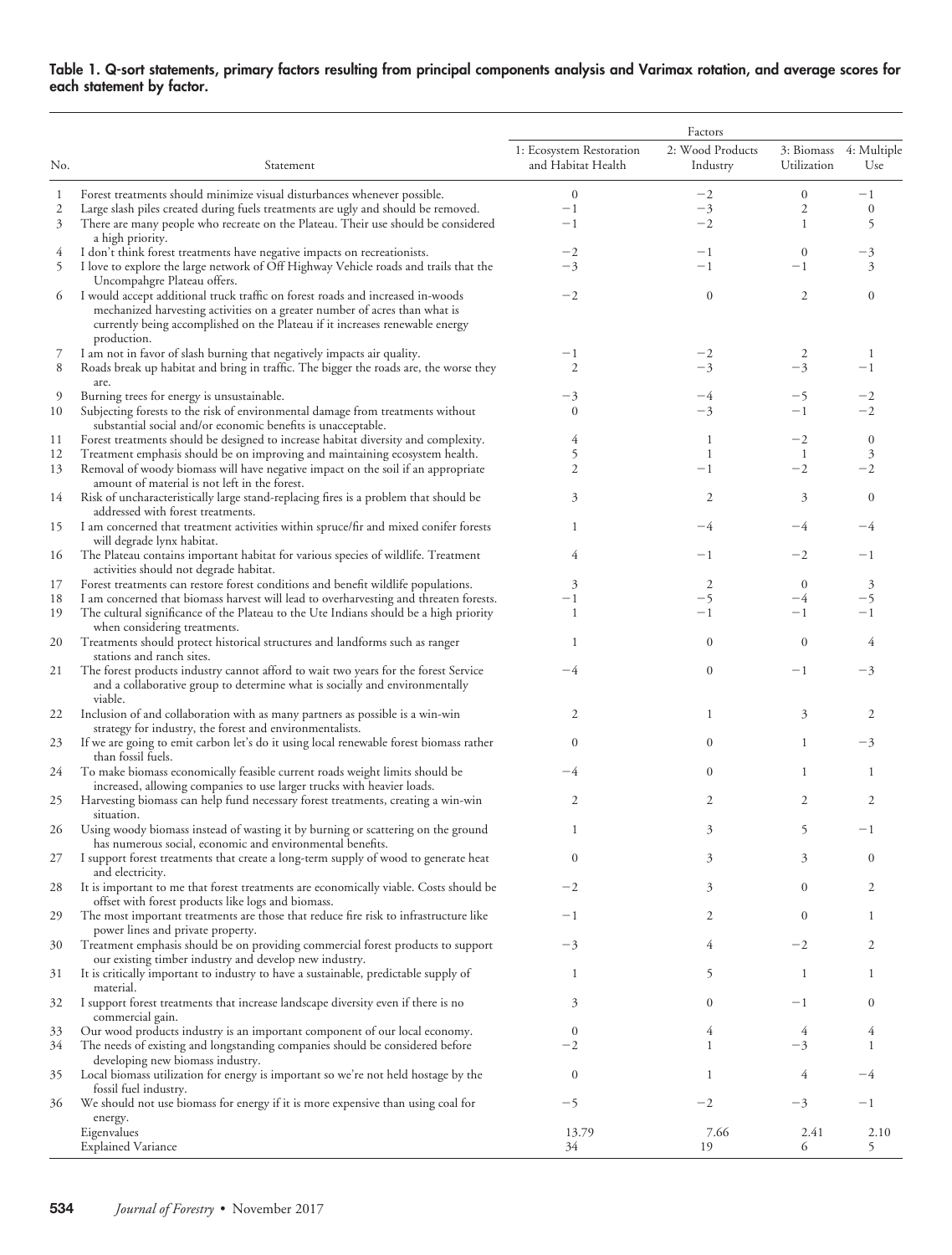#### **Table 2. Number of participants in the q-study partitioned according to self-identified stakeholder groups.**

| Stakeholder group                              | Participants |
|------------------------------------------------|--------------|
| Recreation (motorized and nonmotorized groups) |              |
| Representatives of other collaborative groups  |              |
| Grazing permittees                             |              |
| Conservation groups                            |              |
| Federal agency                                 |              |
| State agency                                   |              |
| Local government                               |              |
| Energy utility industry                        |              |
| Forest products industry                       |              |
| Biomass utilization interests                  |              |
| Landowners                                     |              |
| Total                                          | 42           |



**Figure 2. Placement of statements and corresponding values in a Q-sort.**

weak agreement among participants associated with this factor that the forest needs to be restored, but the primary objective is the continuation of a forest products industry in the local area.

The statements that were most disagreed with in this second factor were Statement 18, "I am concerned that biomass harvest will lead to overharvesting and threaten forests"; Statement 15, "I am concerned that treatment activities within spruce/fir and mixed conifer forests will degrade lynx habitat"; and Statement 9, "Burning trees for energy is unsustainable." Statements regarding the importance of forest restoration for ecological reasons, such as forest health and wildlife habitat, are generally ranked in the middle of these Q-sorts with weak agreement. The participants who loaded on this factor felt that forest restoration should happen only if it is economically profitable and supports the wood products industry in the local towns of Montrose and Delta on the basis of the belief that without an industry to perform the work, forest restoration and fuel reduction is not possible.

#### **Factor 3: Biomass Utilization Emphasis**

Participants loading on Factor 3 perceive biomass utilization as the most important method to improve the economic efficiency of forest restoration and reduce waste. This factor is moderately concerned with forest restoration itself, with a strong primary concern for reducing fire danger by converting nonmerchantable woody biomass to energy. This concern was shared between the one industry-affiliated participant on this factor and the two who were not, indicating a concern that is shared by multiple interests. The statements that received the most agreement in this factor were Statement 26, "Using woody biomass instead of wasting it by burning or scattering on the ground has numerous social, economic and environmental benefits"; State-

ment 35, "Local biomass utilization for energy is important so we're not held hostage by the fossil fuel industry"; and Statement 33, "Our wood products industry is an important component of our local economy."

Social acceptance in this factor is not only contingent on achieving these goals, but participants loading on this factor also see biomass utilization as an objective in itself; forest restoration as a means of biomass production, rather than viewing biomass as a byproduct of restoration, as in Factor 1. Statements regarding the need for roads and a steady supply of biomass received strong agreement whereas statements regarding historical and cultural values were placed in the middle section. Positive statements regarding forest ecosystem health and wildlife habitat were placed on the disagreement end of the spectrum. Furthermore, there is considerable overlap between Factors 2 and 3, but with clear differences. Both themes are oriented toward improving economic efficiency and generating local economic benefits, and they are generally supportive of biomass utilization. However, the distinguishing statement in Factor 3 is Statement 34, "The needs of existing and long-standing companies should be considered before developing new biomass industry." This statement is disagreed with (–3) in Factor 3, but agreed with (-1) in Factor 2 (Table 2). Biomass utilization in Factor 3 is seen as its own economic activity that should not be directly dependent on existing solidwood product businesses.

#### **Factor 4: Protecting and Sustaining Multiple Uses**

Acceptance of biomass harvesting and utilization in this fourth factor is tied to the desire to see multiple-use objectives realized on the UP. The top positively ranked statements were Statement 3, "There are many people who recreate on the Plateau. Their use should be considered a high priority"; Statement 33, "The needs of existing and longstanding companies should be considered before developing new biomass industry"; and Statement 20, "Treatments should protect historical structures and landforms such as ranger stations and ranch sites." As with other themes, participants loading on Factor 4 supported biomass utilization, particularly because of their desire to reduce waste, but only if it supports other forest uses. For example, this factor was concerned about landscape diversity, not harming the forest, and favoring biomass utilization if it is economically viable and sustainable.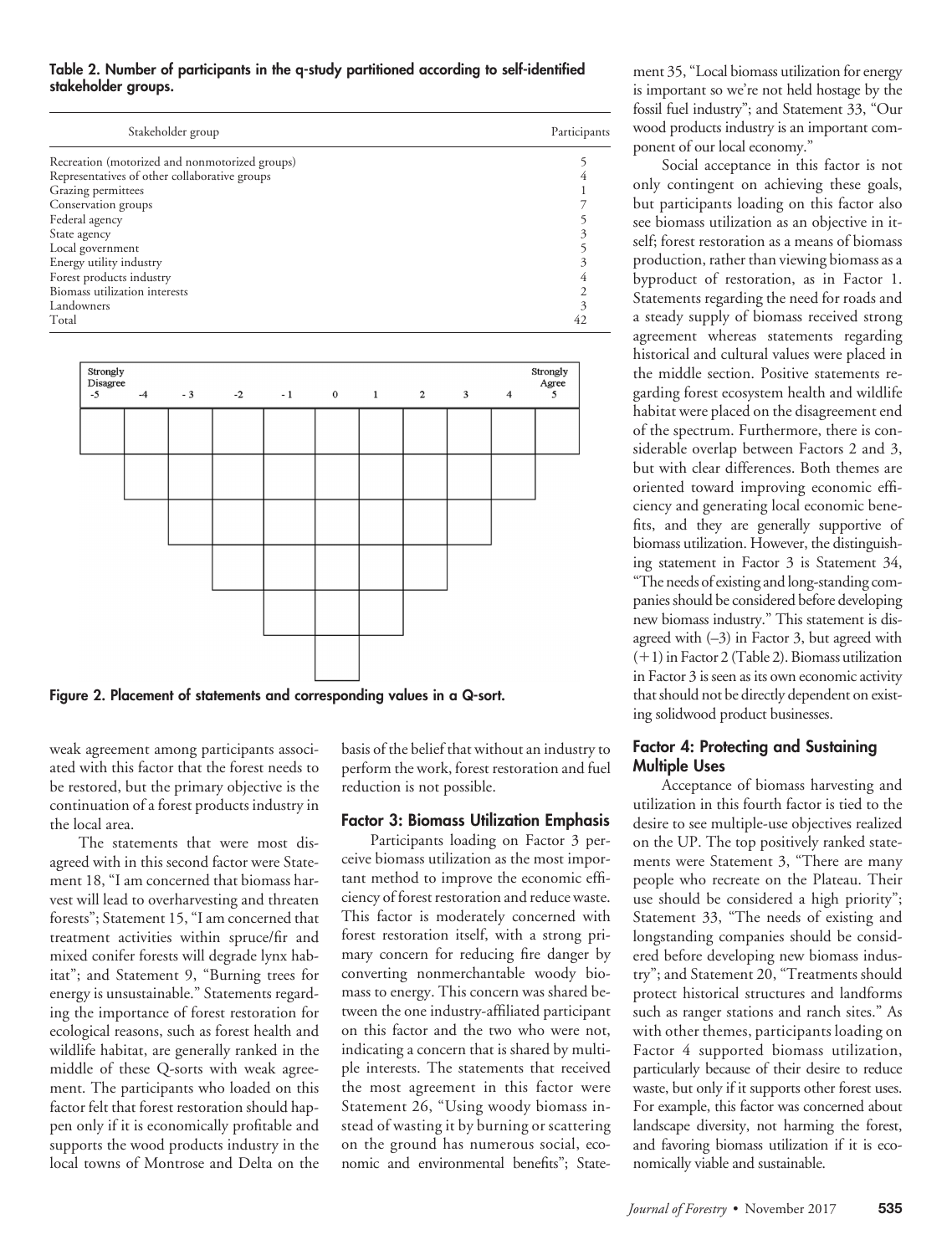|                 |  | Table 3. Factor loadings for the four resulting factors. Q-sorts are loaded on each factor |  |
|-----------------|--|--------------------------------------------------------------------------------------------|--|
| at $P < 0.01$ . |  |                                                                                            |  |

| Participant # and Stakeholder Type    | Factor 1 | Factor 2 | Factor 3 | Factor 4 |
|---------------------------------------|----------|----------|----------|----------|
| 4 Conservation group                  | 0.8694   |          |          |          |
| 24 Non- Motorized Recreation          | 0.8422   |          |          |          |
| 8 Conservation group                  | 0.8143   |          |          |          |
| 34 Landowner                          | 0.7997   |          |          |          |
| 18 Local Government                   | 0.7828   |          |          |          |
| 21 Local Government                   | 0.7749   |          |          |          |
| 7 Conservation group                  | 0.7499   |          |          |          |
| 27 State Agency                       | 0.7261   |          |          |          |
| 41 Representative other collaborative | 0.6984   |          |          |          |
| 14 Federal agency                     | 0.6869   |          |          |          |
| 40 Federal agency                     | 0.6795   |          |          |          |
| 17 Representative other collaborative | 0.6781   |          |          |          |
| 33 Landowner                          | 0.6775   |          |          |          |
| 13 Federal agency                     | 0.6741   |          |          |          |
| 32 Non-motorized recreation           | 0.6648   |          |          |          |
| 5 Conservation group                  | 0.6496   |          |          |          |
| 16 Landowner                          | 0.6392   |          |          |          |
| 22 Local Government                   | 0.6283   |          |          |          |
| 39 Conservation group                 | 0.5947   |          |          |          |
| 15 Federal agency                     | 0.5852   |          |          |          |
| 3 Conservation group                  | 0.5428   |          |          |          |
| 12 Federal agency                     | 0.5218   |          |          |          |
| 20 Local Government                   | 0.4746   |          |          |          |
| 6 Conservation group                  | 0.4200   |          |          |          |
| 37 Forest products industry           |          | 0.8299   |          |          |
| 10 Energy Utility Industry            |          | 0.7763   |          |          |
| 29 Forest products Industry           |          | 0.7644   |          |          |
| 31 State Agency                       |          | 0.7282   |          |          |
| 30 Forest products industry           |          | 0.7193   |          |          |
| 38 Federal land management agency     |          | 0.7189   |          |          |
| 28 State agency                       |          | 0.7125   |          |          |
| 2 Biomass Utilization Interest        |          | 0.7086   |          |          |
| 11 Energy Utility Industry            |          | 0.6201   |          |          |
| 19 Local Government                   |          | 0.5999   |          |          |
| 35 Timber Industry                    |          | 0.5906   |          |          |
| 23 Local Government                   |          |          | 0.7678   |          |
| 1 Biomass Utilization Interest        |          |          | 0.7280   |          |
| 25 Recreation Motorized               |          |          | 0.6786   |          |
| 36 Grazing Permittee                  |          |          |          | 0.6489   |
| 26 Recreation Motorized               |          |          |          | 0.6453   |
| 9 Energy Utility Industry             |          |          |          | 0.4976   |
| % Explained Variance                  | 30       | 19       | 8        | 6        |
| Eigenvalues                           | 13.79    | 7.66     | 2.41     | 2.10     |

In this factor, there is a considerable amount of trust in the USFS and the US Department of Interior—Bureau of Land Management to conduct treatments in such a way that the environment is not harmed, that temporary roads will be closed eventually, that biomass harvesting will not lead to overharvesting, and that forests will regenerate successfully after treatment. Here too biomass harvesting for restoration of the forest is perceived as worth the costs and risks, but on the condition that it is done in a manner that optimizes economic efficiencies.

#### **Convergence and Divergence Across the Factors**

The variance in Q-sort values across all factors indicates the level of agreement (low variation) or disagreement (high variation) for specific statements. There were two statements considered consensus statements across all four factors (i.e., statements that do not distinguish between any pair of factors and do not load on any factor at the *P* 0.01 or 0.05 level): Statement 25, "Harvesting biomass can help fund necessary forest treatments, creating a win-win situation" and Statement 22, "Inclusion of, and collaboration with, as many partners as possible is a win-win strategy for industry, the forest and environmentalists." This indicates that across all factors, biomass harvesting and utilization hinges on their agreement that harvesting biomass can facilitate the implementation of treatments that are considered to be necessary and that collaboration is an effective strategy to achieve this outcome.

Areas of disagreement also stand out. For example, Statement 35, "Local biomass utilization for energy is important so we're not held hostage by the fossil fuel industry" was rated "agree" in Factor 3 but rated "disagree" in Factor 4. Perhaps more critically, values for Statement 30, "Treatment emphasis should be on providing commercial forest products to support our existing timber industry and develop new industry," varied across the factors, with negative sort values in Factors 1 and 3 and positive sort scores in Factors 2 and 4. Together these results indicate that although there are still potential sticking points in collaborative discussions, there is also a general acceptance of biomass harvesting and utilization as a potentially important component of forest restoration and agreement that sticking points can be resolved through collaborative processes.

### **Discussion**

Our research demonstrates that complex and sometimes contentious subjects such as harvesting and using forest biomass can benefit from collaborative approaches to allow context-specific acceptability to emerge, as well as any differences among stakeholders. Initially, at a general level, different stakeholders may embrace biomass utilization, but when a deeper dive is made into methods and purposes, it can become clear that there are fundamental differences in the interests that stakeholders wish to meet. These differences have implications for harvesting and implementation methods. Our research shows that collaboration can allow these differences to emerge, be used to increase consensus, and provide greater understanding for these differences for managers.

Acceptability judgments of forest management activities are multidimensional and stem from geographic and social contexts (Brunson 1993). Despite the prevalence of forest biomass harvesting and utilization associated with forest fuel reduction and restoration on national forestlands in the United States, relatively few studies examine the social acceptability of these activities (Hjerpe et al. 2009, Nielsen-Pincus and Moseley 2009, Stidham and Simon-Brown 2011). In this article, we present findings from a Q-Method examination of the variation in acceptability judgments for forest biomass harvesting and utilization by participants engaged in the UP CFLRP. As a caveat, this single case study of the UP Project does not permit drawing inferences to social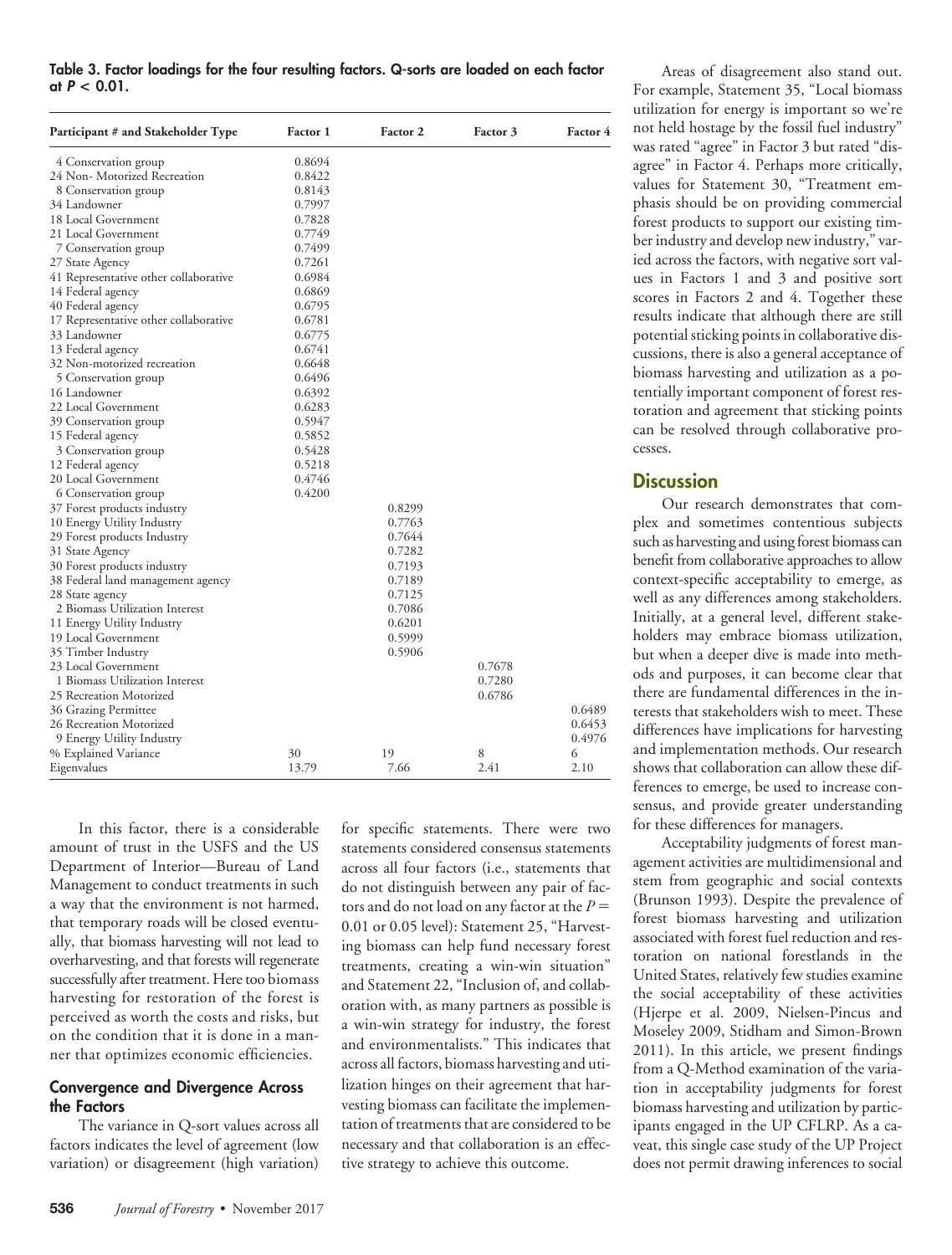acceptability judgments of biomass harvesting and utilization across collaborative forest fuel reduction and restoration projects. The Q-Method approach uses discourse statements expressed by individuals and organizations associated with the UP Project. Although these statements may bear similarity to those in other contexts, the results are idiosyncratic to the UP Project. Despite this limitation, our study contributes empirical findings to the evolving body of research on social acceptability judgments concerning biomass harvesting and utilization associated with forest fuel and restoration specifically and forest management in general. Our study also assesses the extent to which collaboration plays a role in shaping acceptability judgments among participants.

We identified four factors accounting for 63% of this variation. Overall, biomass harvesting and utilization were acceptable across the factors. However, each factor contained conditions on this acceptance, corresponding to the multidimensional nature of social acceptability noted by Brunson (1993). Our study lends empirical support to Becker et al.'s (2011) assertion that a suite of social factors affects the prospects of any biomass utilization enterprise and the ability to accomplish ecological and economic objectives in a given context. Under Factor 1, acceptance was conditioned by the primary goal of protecting and improving ecological and habitat conditions on the UP. Participants loading on this factor regard biomass harvesting and utilization as a means to achieve broader ecological ends, with biomass utilization providing necessary cost offset to treatments and a beneficial byproduct. This is consistent with assessments in other regions of the western United States (Evans and Finkral 2009, Hjerpe et al. 2009, Stidham and Simon-Brown 2011). These results also speak to broader concerns about not placing biomass harvesting and utilization as a forest management goal ahead of ecological goals, such as biodiversity (Hesselink 2010, Root and Betts 2016).

Acceptability judgments embodied by Factor 1 stand in contrast to those in Factors 2 and 3, in which acceptability is contingent on supporting the existing wood products industry and emerging biomass energy development as an economic driver of forest landscape restoration. This is consistent with national and regional studies that indicate that biomass harvesting and utilization to support forest industry capacity is an end in itself (Aguilar and Garrett 2009) and is

linked to observations that, without harvesting and utilization, forest restoration and wildfire mitigation treatments would not be accomplished (Evans and Finkral 2009). However, this sentiment creates a tension with the acceptability judgments in Factor 1 and those from other studies that demonstrate the primacy of ecological goals, but in which sustaining local forest industry capacity is moderately to weakly supported. With the small number of forest products firms in the UP Project area, sustaining this capacity is a concern.

If increasing the pace and scale of forest restoration and wildfire mitigation treatments is to occur as a broadly accepted national policy goal (US Department of Agriculture, Forest Service 2012), then the high costs of treatment coupled with the low economic value of biomass can be addressed in part by the existing forest products industry capacity and operations (Evans and Finkral 2009). Although there is a consensus across study participants that biomass utilization can help offset project costs, recent biomass utilization assessments cite the problem of lacking markets and appropriately scaled industry (Becker et al. 2011, Hjerpe et al. 2009), with the magnitude of the problems being highly variable from region to region, and within a region, depending on transportation distance, the existing wood products industry, and bioenergy alternatives (Aguilar and Garrett 2009, Dwivedi and Alavalapati 2009, LeVan-Green and Livingston 2001, Sample et al. 2010, Sundstrom et al. 2012). One direction of future research would be to determine the interaction between the number and density of wood products firms, public value orientations and acceptability concerning the role of industry as an economic development option, and acceptability of bioenergy as a biomass utilization alternative.

Factors 2 and 3 contain additional acceptability judgment dimensions worth noting. The first is tension between supporting the existing solidwood products industry in the local area versus emerging woody biomass businesses. Our study does not suggest a zero-sum problem, in which woody biomass utilization by emerging businesses results in a corresponding decline in wood supply to existing industries, because of the small number of both solidwood products and woody biomass firms in the UP Project area. However, this potential trade-off is a concern identified in other biomass assessments (Dwivedi and Alavalapati 2009) and a

subject of needed research. Factor 3 identifies biomass utilization as a solution to waste left by restoration treatments, reflecting a traditional utilitarian viewpoint. This judgment contrasts with values expressed by ecosystem scientists who caution against large-scale removal of woody biomass over concerns over soil productivity, hydrologic quality, and biodiversity (Janowiak and Webster 2010). That USFS managers must account for the environmental impacts on these ecosystem values raises a challenge to this acceptability judgment.

On the matter of the acceptability of using UP Project woody biomass specifically for energy, our study yielded negative rankings across all factors for only one statement, Statement 9, "Burning trees for energy is unsustainable." It is difficult to draw any conclusions from this single statement. Rankings for other statements relating specifically to bioenergy (Statements 23, 27, 35, and 36) vary across factors, with rankings within each factor being generally internally consistent as a coherent discourse. More utilitarian discourses, such as Factors 2 and 3, tend to have consistently favorable judgments toward forest bioenergy. It is interesting that rankings for bioenergy statements under Factor 1, the more ecologically oriented discourse, tend to be weakly negative, indicating that participants loading on this factor may be unconvinced about the benefits relative to issues such as carbon emissions and cost offsets to UP Project activities. Although these discourses generally correspond to stakeholder assessments of forest bioenergy elsewhere (Aguilar and Garrett 2009, Dwivedi and Alavalapati 2009, Hjerp et al. 2009, Nielsen-Pincus and Moseley 2009, Stidham and Simon-Brown 2011), acceptability judgments concerning wood bioenergy from forest fuel reduction and restoration projects are intermixed with other issues, including those related to fuel reduction, wildfires, carbon sequestration-emissions dynamics, and climate change (Campbell et al. 2011, Malmsheimer et al. 2011). As biophysical science research on these topics continues to evolve, it is important that social science research on value orientations, perceptions, and acceptability judgments concerning forest biomass harvesting and utilization keep pace.

Our study also demonstrates that social acceptability of biomass harvesting and utilization from the UP Project is conditioned by multiple uses on the UP, especially dispersed motorized and nonmotorized recre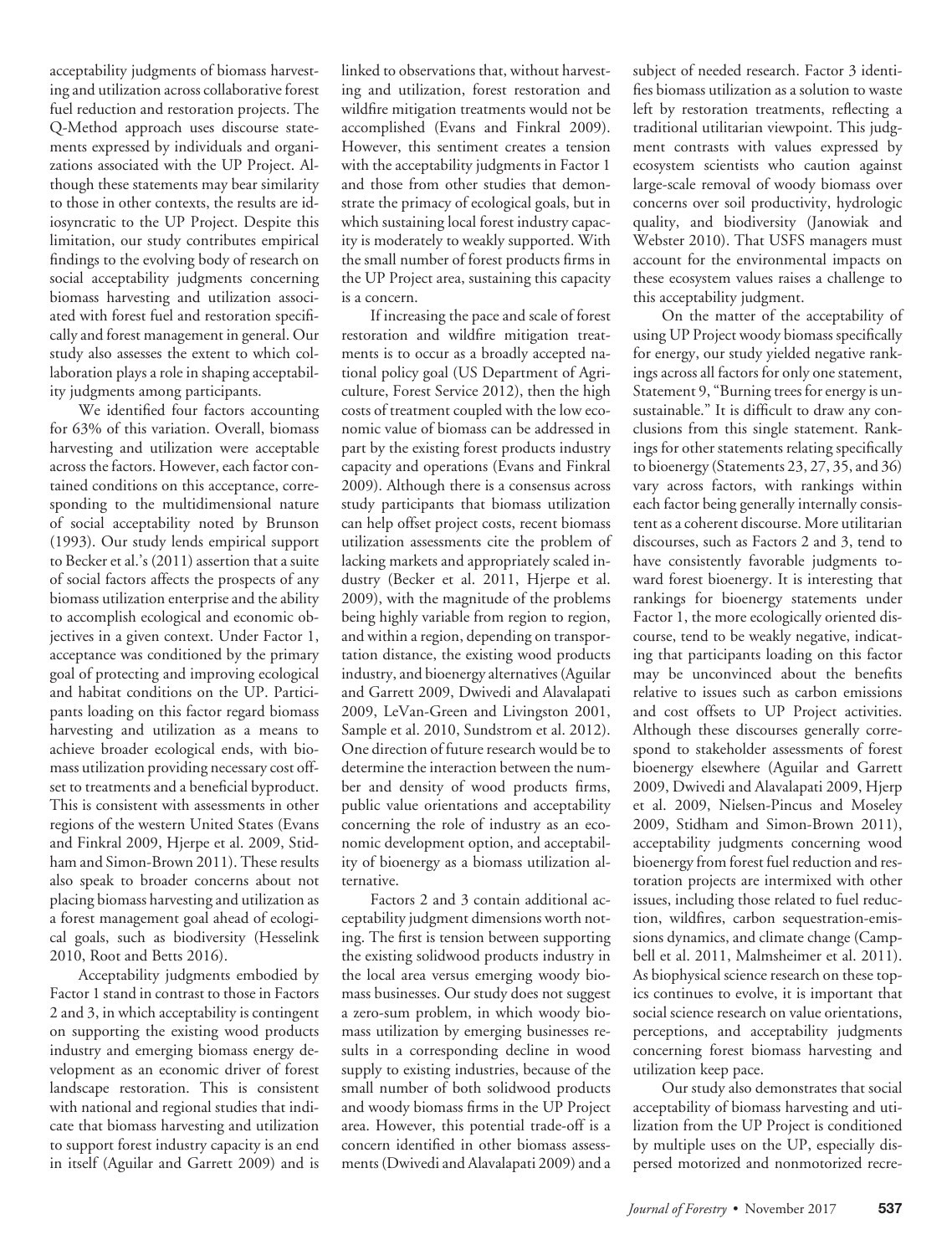ation, and historic structures and land uses important to area residents as expressed in Factor 4. This acceptability dimension is not unique to the UP Project or the broader population of forest fuel reduction and restoration programs, but it underscores the challenge of federal public land management in general. In addition to ecological values expressed in Factor 1, the recreation, aesthetic, and historical/cultural values of the UP identified in Factor 4 are consistently highly ranked across social research on public forestlands (Clement and Cheng 2011, Manning et al. 1999, Wyatt et al. 2011).

One of the consensus statements across the factors refers to the importance of collaboration as a means to arrive at mutually acceptable management actions to account for these multiple uses, corresponding to Brunson's (1993) proposition that social acceptability judgments are embedded within social contexts and linking to a broad recognition about the utility of collaboration (Brick et al. 2001, Cheng and Fiero 2005; Daniels and Walker 2001, Sturtevant and Jakes 2008, Wondolleck and Yaffee 2000). However, it is important to note that there is wide variation in collaborative processes (Cheng and Sturtevant 2012, Crawford and Wilson 2005), contributing to differences in how collaboration participants and observers judge the acceptability of collaboration outcomes as evidenced by recent critiques of collaboration (Albrecht et al. 2015, Blue Mountains Biodiversity Project 2015, Nie and Metcalf 2015, Petersen 2016). Surprisingly, little research linking collaborative structures, processes, and acceptability judgments exists; the question of whether there are collaborative structures and processes that are more likely than others to result in the convergence of collaboration participants' acceptability around forest management actions would mark an advance in knowledge.

On this last point, the extent to which collaboration plays a role in shaping the social acceptability of forest biomass harvesting and utilization is a matter of serious consideration. In the context of forest fuel reduction and restoration, there are high expectations placed on the role and potential impact of collaboration in national-level policies and by participants in local placebased initiatives. Although reaching consensus is an ideal desired outcome, it does not preclude substantive differences in acceptability judgments. As our study suggests, acceptability judgments of biomass harvesting and utilization are composed of interconnected issues and are likely constructed by a combination of accumulated knowledge, experience, and evolution of value orientations. If this is the case, it may be an unrealistic expectation that collaboration can resolve fundamental differences in acceptability judgments. However, a benefit of collaboration is that it provides the opportunity for forest management stakeholders to thoughtfully present their own judgments, listen to the judgments of others, and jointly deliberate a range of potential alternatives and evidence against these judgments.

# **Literature Cited**

- ADDAMS, H., AND J. PROOPS. 2000. *Social discourse and environmental policy: An application of Q methodology.* Edward Elgar, Northampton, MA. 240 p.
- AGUILAR, F., AND H. GARRETT. 2009. Perspectives of woody biomass for energy: Survey of state foresters, state energy biomass contacts, and National Council of Forestry Association Executives.*J. For.* 107(6):297–306. [http://www.](http://www.ingentaconnect.com/content/saf/jof/2009/00000107/00000006/art00006) [ingentaconnect.com/content/saf/jof/2009/](http://www.ingentaconnect.com/content/saf/jof/2009/00000107/00000006/art00006) [00000107/00000006/art00006.](http://www.ingentaconnect.com/content/saf/jof/2009/00000107/00000006/art00006)
- ALBRECHT, M., J. BUCKLEY, AND G. SEVERSON. 2015. *Understanding and addressing emerging frustration among citizens' collaborative groups interacting with the USDA Forest Service*. Amador-Calaveras Consensus Group, Calaveras County, CA. Available online at [http://](http://acconsensus.org/2016/03/05/understanding-and-addressing-emerging-frustration-among-citizens-collaborative-groups-interacting-with-the-usda-forest-service/) [acconsensus.org/2016/03/05/understanding](http://acconsensus.org/2016/03/05/understanding-and-addressing-emerging-frustration-among-citizens-collaborative-groups-interacting-with-the-usda-forest-service/)[and-addressing-emerging-frustration-among](http://acconsensus.org/2016/03/05/understanding-and-addressing-emerging-frustration-among-citizens-collaborative-groups-interacting-with-the-usda-forest-service/)[citizens-collaborative-groups-interacting-with](http://acconsensus.org/2016/03/05/understanding-and-addressing-emerging-frustration-among-citizens-collaborative-groups-interacting-with-the-usda-forest-service/)[the-usda-forest-service/.](http://acconsensus.org/2016/03/05/understanding-and-addressing-emerging-frustration-among-citizens-collaborative-groups-interacting-with-the-usda-forest-service/)
- ASAH, S., BENGSTON, D., K. WENDT, AND K. NELSON. 2012. Diagnostic reframing of intractable environmental problems: Case of a contested multiparty public land-use conflict. *J. Environ. Manage.* 108:108 –19. [doi:10.1016/](http://doi.org/10.1016/j.jenvman.2012.04.041) [j.jenvman.2012.04.041.](http://doi.org/10.1016/j.jenvman.2012.04.041)
- BECKER, D., S. MCCAFFREY, D. ABBAS, K. HAL-VORSEN, P. JAKES, AND C. MOSELEY. 2011. Conventional wisdoms of woody biomass utilization on federal public lands. *J. For.* 109(4): 208 –218. [http://www.ingentaconnect.com/](http://www.ingentaconnect.com/content/saf/jof/2011/00000109/00000004/art00006) [content/saf/jof/2011/00000109/00000004/](http://www.ingentaconnect.com/content/saf/jof/2011/00000109/00000004/art00006) [art00006.](http://www.ingentaconnect.com/content/saf/jof/2011/00000109/00000004/art00006)
- BLUE MOUNTAINS BIODIVERSITY PROJECT. 2015. *Collective statement on collaborative group trends*. Blue Mountains Biodiversity Project, Fossil, OR. Available online at [https://blue](https://bluemountainsbiodiversityproject.org/collective-statement-on-collaborative-group-trends/) [mountainsbiodiversityproject.org/collective](https://bluemountainsbiodiversityproject.org/collective-statement-on-collaborative-group-trends/)[statement-on-collaborative-group-trends/.](https://bluemountainsbiodiversityproject.org/collective-statement-on-collaborative-group-trends/)
- BRANNSTROM, C., W. JEPSON, AND N. PERSONS. 2011. Social perspectives on wind-power development in west Texas. *Annals of the Association of American Geographers.* 101(4):839 – 851. [doi:10.1080/00045608.2011.568871.](http://dx.doi.org/doi:10.1080/00045608.2011.568871)
- BRICK, P., D. SNOW, AND S. VAN DER WETERING. 2001. *Across the Great Divide: Explorations in collaborative conservation and the American West.* Island Press, Washington DC. 256 p.
- BROWN, G., AND P. REED. 2002. Validation of a forest values typology for use in national forest planning. *For. Sci.* 46(2):240 –247. [http://](http://www.ingentaconnect.com/contentone/saf/fs/2000/00000046/00000002/art00011) [www.ingentaconnect.com/contentone/saf/fs/](http://www.ingentaconnect.com/contentone/saf/fs/2000/00000046/00000002/art00011) [2000/00000046/00000002/art00011.](http://www.ingentaconnect.com/contentone/saf/fs/2000/00000046/00000002/art00011)
- BROWN, S.R. 1996. Q methodology and qualitative research. *Qual. Health Res.* 6(4):561–567. [doi:10.1177/104973239600600408.](http://journals.sagepub.com/doi/abs/10.1177/104973239600600408)
- BRUNSON, M.W. 1993. Technical Commentary: "Socially acceptable" forestry: What does it imply for ecosystem management? *West. J. Appl. For.* 8(4):116–119. [http://www.ingentaconnect.com/](http://www.ingentaconnect.com/content/saf/wjaf/1993/00000008/00000004/art00005) [content/saf/wjaf/1993/00000008/00000004/](http://www.ingentaconnect.com/content/saf/wjaf/1993/00000008/00000004/art00005) [art00005.](http://www.ingentaconnect.com/content/saf/wjaf/1993/00000008/00000004/art00005)
- BRUNSON, M.W., AND B.A. SHINDLER. 2004. Geographic variation in social acceptability of wildland fuels management in the Western United States. *Soc. Nat. Resour.* 17(8):661– 678. [doi:10.1080/08941920490480688.](http://dx.doi.org/doi:10.1080/08941920490480688)
- BURNS, M., AND A.S. CHENG. 2007. Framing the need for active wildfire mitigation and forest restoration. *Soc. Nat. Resour.* 20(3):245–259. [doi:10.1080/08941920601117348.](http://dx.doi.org/doi:10.1080/08941920601117348)
- CAMPBELL, J.L., M.E. HARMON, AND S.R. MITCHELL. 2011. Can fuel-reduction treatments really increase forest carbon storage in the western US by reducing future fire emissions? *Front. Ecol. Environ.* 10(2):83–90. doi: [10.1890/110057.](http://dx.doi.org/10.1890/110057)
- CHENG, A.S. 2006. Build it and they will come— Mandating collaboration in public lands planning and management. *Nat. Resour. J.* 46(4):841– 858. Available online at [http://](http://digitalrepository.unm.edu/cgi/viewcontent.cgi?article=1297&context=nrj) [digitalrepository.unm.edu/cgi/viewcontent.](http://digitalrepository.unm.edu/cgi/viewcontent.cgi?article=1297&context=nrj) cgi?article=[1297&context](http://digitalrepository.unm.edu/cgi/viewcontent.cgi?article=1297&context=nrj)=nrj.
- CHENG, A.S., AND J.D. FIERO. 2005. Collaborative learning and the public's stewardship of its forests. P. 164 –173 in *The deliberative democracy handbook: Strategies for effective civic engagement in the twenty-first century*, Gastil, J., and P. Levine (eds.). Jossey-Bass, San Francisco, CA.
- CHENG, A.S., AND V.E. STURTEVANT. 2012. A framework for assessing collaborative capacity in community-based public forest management. *Environ. Manage.* 49(3):675– 689. doi: [10.1007/s00267-011-9801-6.](http://dx.doi.org/10.1007/s00267-011-9801-6)
- CLEMENT, J.M., AND A.S. CHENG. 2011. Using analyses of public value orientations, attitudes, and preferences to inform national forest planning in Colorado and Wyoming. *Appl. Geogr.* 31(2): 393– 400. [doi:10.1016/j.apegeog.2010.10.001.](http://doi.org/10.1016/j.apegeog.2010.10.001)
- CRAWFORD, T.W., AND R.K. WILSON. 2005. Multi-scale analysis of collaborative national forest planning contexts in the rural US Mountain West. *Popul. Environ.* 26(5):397– 426. doi[:10.1007/s11111-005-0003-0.](http://dx.doi.org/10.1007/s11111-005-0003-0)
- DANIELS, S.E., AND G.B. WALKER. 2001. *Working through environmental conflict: The collaborative learning approach.*Praeger,Westport,CT. 328 p.
- DWIVEDI, P., AND J.R.R. ALAVALAPATI. 2009. Stakeholders' perceptions on forest biomassbased bioenergy development in the southern US. *Energy Policy.* 37(5):1999 –2007. [doi:10.](http://doi.org/10.1016/j.enpol.2009.02.004) [1016/j.enpol.2009.02.004.](http://doi.org/10.1016/j.enpol.2009.02.004)
- EVANS, A.M., AND A.J. FINKRAL. 2009. From renewable energy to fire risk reduction: A synthesis of biomass harvesting and utilization case studies in US forests. *GCB Bioenergy.* 1(3):211–219. doi: [10.1111/j.1757-1707.2009.01013.x.](http://dx.doi.org/10.1111/j.1757-1707.2009.01013.x)